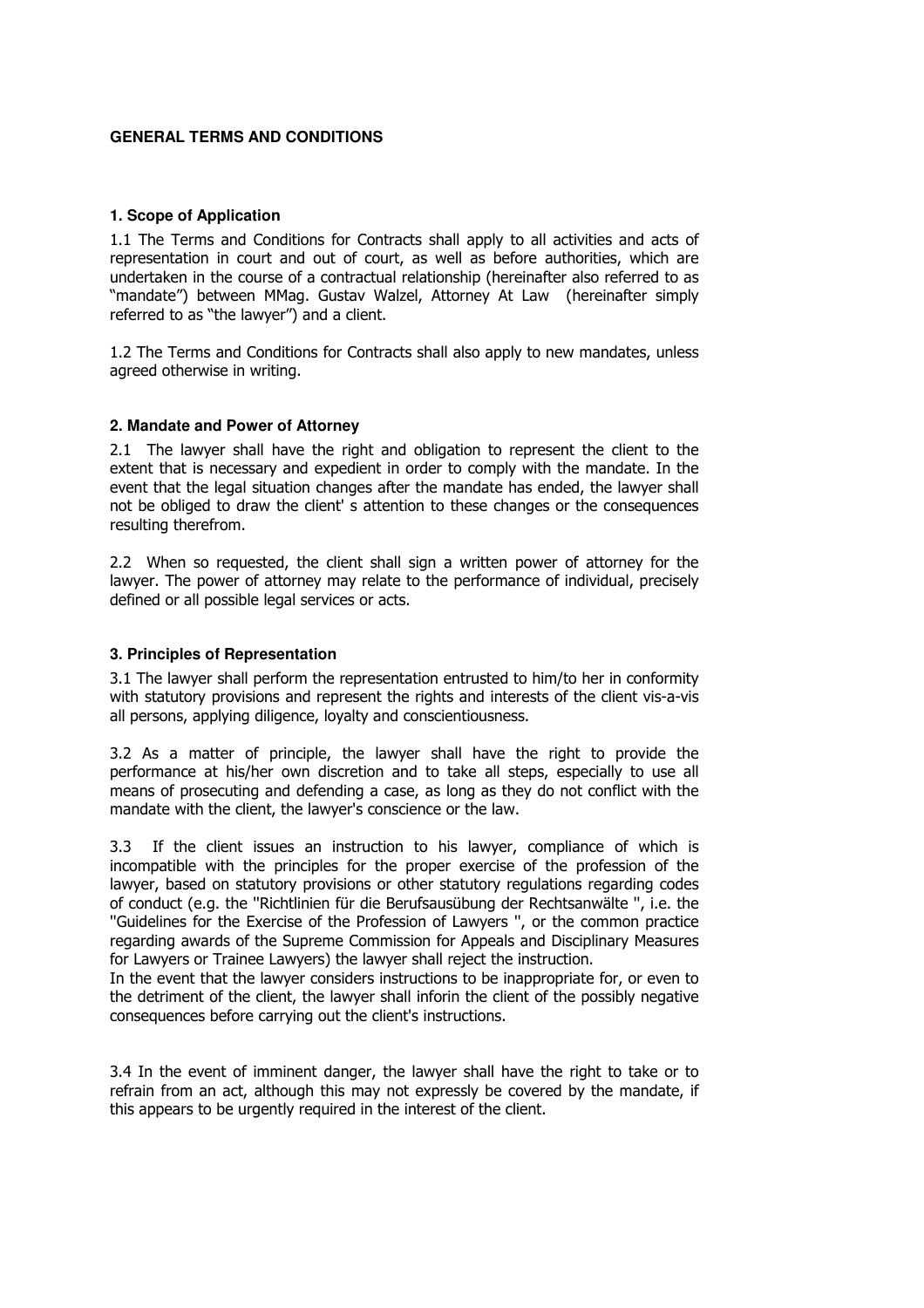# **4. Client's Obligations to provide Information and to Cooperate**

4.1 After the client has entered into a mandate, the client shall be oblieged to provide the lawyer with all information and facts, without delay, which may be of significance for complying with the mandate, as well as to make accessible all required documents and means of evidence.

The lawyer shall have the right to assume that the information, facts, documents, papers and means of evidence are correct, unless their incorrectness is obvious. The lawyer shall work towards obtaining all facts by means of asking the client targetoriented questions and/or resorting to other appropriate means. The second sentence of Section 4.1 shall apply to the correctness of supplementary information.

4.2 During the term of the mandate, the client shall be oblieged to communicate to the lawyer all changed or newly arising circumstances that might be of significance in connection with the performance of the mandate, immediately after they have come to the client's attention.

# **5. Obligation of Confidentiality, Conflict of Interests**

5.1 The lawyer is bound by professional secrecy in all matters which have been confided to him and all facts which have otherwise become known to him in his capacity as a lawyer, whose confidentiality is in the interest of his client.

5.2 Within the terms of applicable laws and guidelines, the lawyer shall have the right to assign to all staff members the processing of matters, to the extent that there is proof that these staff members have been instructed of the obligation to maintain confidentiality.

5.3 The lawyer shall be released from the obligation of confidentiality only to the extent that is necessary in order to prosecute the lawyer's claims (especially claims for the lawyer's fee) or to defend claims against the lawyer (especially claims for damages by the client or third parties against the lawyer).

5.4 The client may release the lawyer from the obligation of confidentiality at any time. This release from the obligation of confidentiality by the client does not release the lawyer from the obligation of verifying whether the lawyer's statement is in the best interest of the lawyer's client.

5.5 The lawyer shall examine whether performance of the mandate creates the risk of conflict of interests under the terms of the Regulations Regarding Lawyer's Practices ("Rechtsanwaltsordnung").

### **6. The Lawyer's Obligation to Inform the Client**

The lawyer shall bring all actions taken in connection with the mandate to the attention of the client, in oral or written form, as well as in sufficient detail.

# **7. Sub-Authorization and Substitution**

The lawyer may ask a trainee lawyer in lawyer's services or another lawyer, or that lawyer's authorized trainee lawyer, to represent the lawyer (sub-authorization). In case of being prevented, the lawyer may pass on the mandate or individual subactivities to another lawyer (substitution).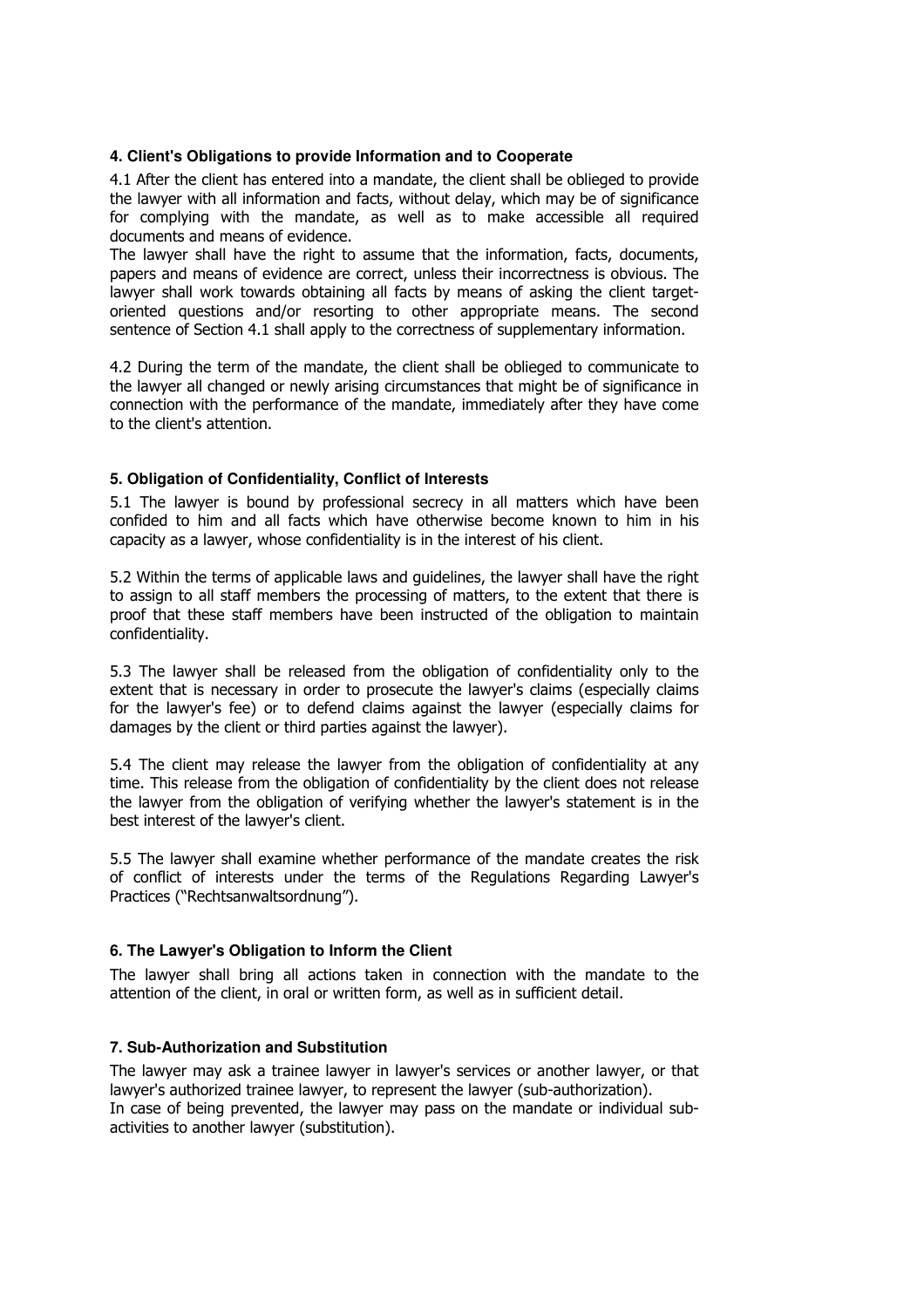#### **8. Fees**

In the absence of other agreements the lawyer shall be entitled to receive an adequate fee. Also when agreeing on a lump-sum or time-based fee, the lawyer - in addition to the lawyer's fee - shall at least be entitled to the cost refund recovered from the opposing party, to the extent that this amount can be collected; otherwise, the lawyer shall receive the agreed lump-sum or time-based fee.

8.3 The value-added tax at the statutory rate shall be added to the fee due to/agreed with the lawyer, as well as all required and appropriate expenses (e.g. for traveling/commuting, telephone, telefax, copying), and the cash expenses incurred on behalf of the client (e.g. court fees).

8.4 The client takes note of the fact that estimates, made by the lawyer and not expressly referred to as binding, regarding the anticipated amount of the fee are without engagement and cannot be regarded as a binding cost estimate (as defined by § 5 (2) of the Austrian Consumer Protection Act [KSchG]), since it is in the nature of the lawyer's performance that its scope cannot be reliably assessed in advance.

8.5 The effort required for calculating the fee and preparing in invoice shall not be debited to the client. However, this shall not apply to the effort required for translating, upon client's request, into another language than German the list of services provided. Unless there are other agreements, the invoiced amount shall include the service of drawing up letters upon the client's request to the client's chartered accountant which relate, for example, to the status of pending cases, or give an assessment of the risks for the purpose of setting aside provisions and/or reporting on the state of outstanding fees at a certain reporting date.

8.6 The lawyer shall have the right to send invoices at any random point in time, in any event, however, every quarter, as well as to ask for advances on the fee.

8.7 In the event that the client is an entrepreneur, an invoice forwarded to client and properly broken down into its various items shall be deemed to have been approved, if and to the extent that the client does not expressly oppose it in writing within one month of its receipt (receipt by the lawyer shall be the decisive date).

8.8 In the event that the client is delayed in paying all or the part of the fee, the client shall pay interest on arrears to the lawyer in the statutory amount, as a minimum, however, 4% above the respectively applicable basic interest rate. The foregoing shall not affect any ffirther statutory claims (e.g. pursuant to § 1333 of the Austrian General Civil Law Code [ABGB]).

8.9 All expenses paid to courts or authorities (cash expenses) and costs (e.g. for subcontracted performances by third parties) may be forwarded to the client the discretion of the lawyer - for direct payment by the client.

8.10 In the event that several clients enter into a mandate with the lawyer regarding a legal matter, all clients are collectively liable for any claims arising to the lawyer in this connection.

8.11 Claims for cost refunds by the client against the opposite party are herewith assigned to the lawyer in the amount of the lawyer's fee claim, as soon as they arise. The lawyer shall have the right to inform the opposing party of this assignment at any time.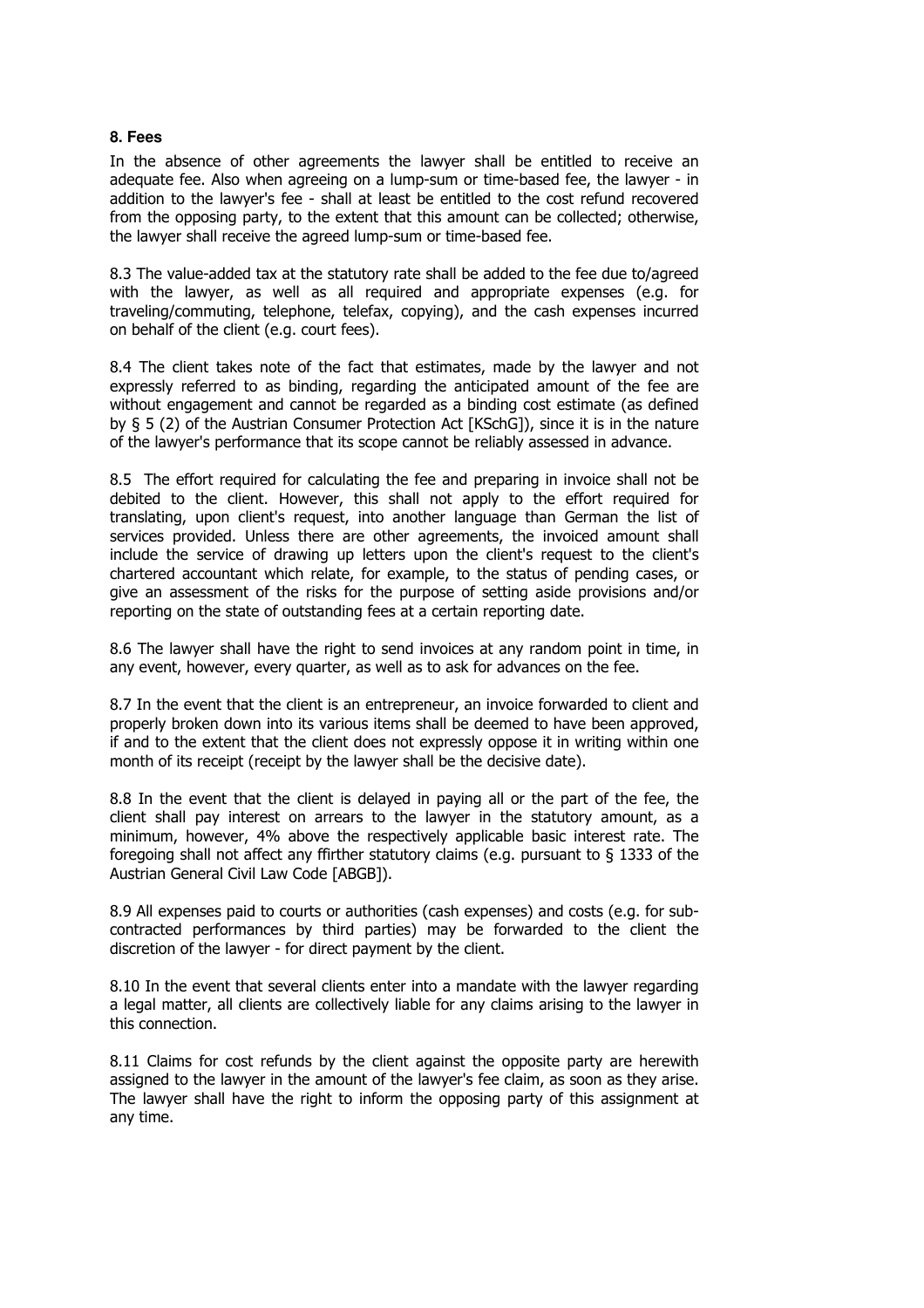# **9. The Lawyer's Liability**

9.1 The lawyer's liability for faulty advice or representation is limited to the insured sum available in every specific case, but amounts at least to the insured sum indicated in § 21 a of the Regulations Regarding Lawyer's Practices (''Rechtsanwaftsordnung') in its respectively valid version. At present, the amount is EUR 400,000.00 (in words: fourhundred thousand euros) and EUR 2,400,000.00 (in words: two million fourhundred thousand euros) for law firms with the legal structure of a limited liability company under Austrian law. In the event that the client is a consumer, this restriction of liability shall only apply to events in which the damage is due to minor negligence.

9.2 The maximum amount applicable pursuant to Section 9.1. comprises all claims existing against the lawyer for faulty advice and/or representation, such as, in particular, claims for damages and price reduction. This maximum amount does not comprise the client's claims to receive back the fee paid to the lawyer. Possible deductibles do not reduce the liability.

The maximum amount applicable pursuant to Section 9.1 relates to a single insured incident. In the presence of two or several competing damaged parties (clients), the maximum amount of each damaged party shall be reduced in proportion to the amounts claimed.

9.3 When mandating a law firm, the restrictions on liability pursuant to Sections 9.1 and 9.2 also apply to the benefit of all lawyers acting on behalf of the law firm (in their capacity as partners, managing directors, employed lawyers or in another function).

9.4 The lawyer shall be liable for individual sub-contracted services, provided by third parties with the consent of the client in the framework of the lawyer's performance (especially external experts), who are neither staff members nor partners, only in case of fault in selecting the third party.

9.5 The lawyer shall only be liable to the client but not to third parties. The client shall be obliged to expressly bring this circumstance to the attention of third parties who come into contact with the lawyer's performance on account of the client's efforts.

9.6 The lawyer shall be liable for any knowledge of foreign law only in the event of a written agreement, or if the lawyer offers to examine foreign law. EU law shall never be deemed to be foreign law, whereas this applies to the law of Member States.

# **10. Lapse / Preclusive Period**

Unless the law stipulates a shorter term of lapse or preclusion, all claims (excluding, however, warranty claims in the event that the client is not an entrepreneur as defined in the Austrian Consumer Protection Act) against the lawyer shall lapse, unless the client has claimed them in court within six months (in the event that the client is an entrepreneur) or within one year (in the event that that the client is not an entrepreneur) as of the date at which the client becomes aware of the damage and the damaging party, or of the incident that otherwise gives rise to a claim, but at the latest after the expiry of five years as of the conduct (infringement) causing the damage (giving rise to a claim).

### **11. Client's Legal Expenses Insurance**

11.1 In the event that the client has taken out legal expenses insurance, he/she shall inform the lawyer thereof without delay and present the required papers (if available). However, independent of the foregoing, the lawyer shall also be obliged to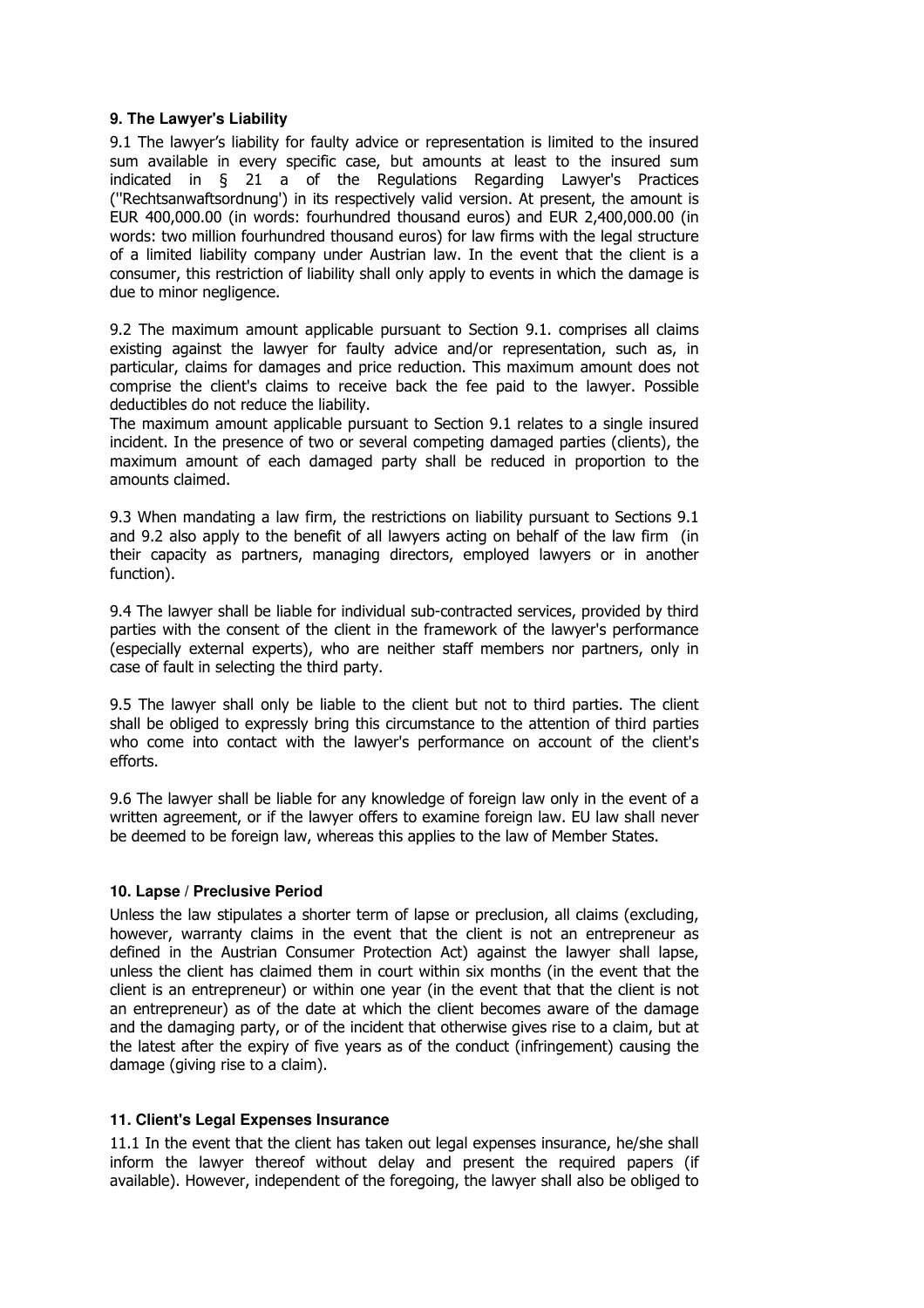obtain information as to whether and to what extent there is insurance of legal expenses and apply for coverage under the legal expenses insurance.

11.2 The disclosure of legal expenses insurance by the client and obtaining coverage under the legal expenses insurance by the lawyer shall not affect the fee claim of the lawyer against the client. Nor shall it be deemed as consent on the part of the lawyer, i.e. to accept as the lawyer's fee the payment made pursuant to the legal expenses insurance. The lawyer shall draw the client's attention to this fact.

11.3 The lawyer shall not be obliged to claim his/her fee directly from the legal expenses insurance, but may request payment of the full remuneration from the client.

# **12. Termination of the Mandate**

12.1 The lawyer or the client may end the mandate at any time without observing a deadline and without giving any reasons. The lawyer's fee claim shall remain unaffected by the foregoing.

12.2 In the event of a termination by the client or by the lawyer, the lawyer shall continue to represent the client for another 14 days, inasmuch as this is necessary in order to protect the client against any legal detriment. This obligation does not apply in the event that the client revokes the mandate and states that he/she does not wish to obtain any further service by the lawyer.

# **13. Obligation to Surrender**

13.1 The lawyer shall return the originals of documents after the mandate relationship has ended upon the client! s request. The lawyer shall have the right to keep copies of these documents.

13.2 Whenever the client asks for further documents (copies of documents) after the end of the mandate, which the client already received during the term of the mandate, the client shall bear the costs incurred in this connection.

13.3 The lawyer shall be obliged to keep the files for a period of five years as of the end of the mandate and to provide the client with copies, if so needed, during that time. Section 13.2 shall apply in analogy to such costs.

Whenever there are longer statutory periods pertaining to the obligation to keep documents, these shall be observed. The client shall agree to the destruction of the files (also of original documents) after the expiry of the storage period.

# **14. Choice of Law and Jurisdiction**

14.1 The present Terms and Conditions for Contracts and the client/lawyer relationship governed by them shall be subject to Austrian substantive law.

14.2 Unless there are peremptory statutory provisions to the contrary the parties shall agree on the sole competency of the court with jurisdiction over the subject matter at the seat of the lawyer for any and all legal disputes arising from, or in connection with the contractual relationship, governed by the present Terms and Conditions for Contracts, which shall also include disputes regarding its validity.

However, the lawyer shall also have the right to file claims against the client at any other court in Austria or abroad, which has competency over the place at which the client has his/her seat, domicile, place of business, or property.

The provisions on the legal venue as defined in  $\S$  14 of the Austrian Consumer Protection Act [KSchG] shall apply with regard to clients who are consumers as defined in the Austrian Consumer Protection Act.